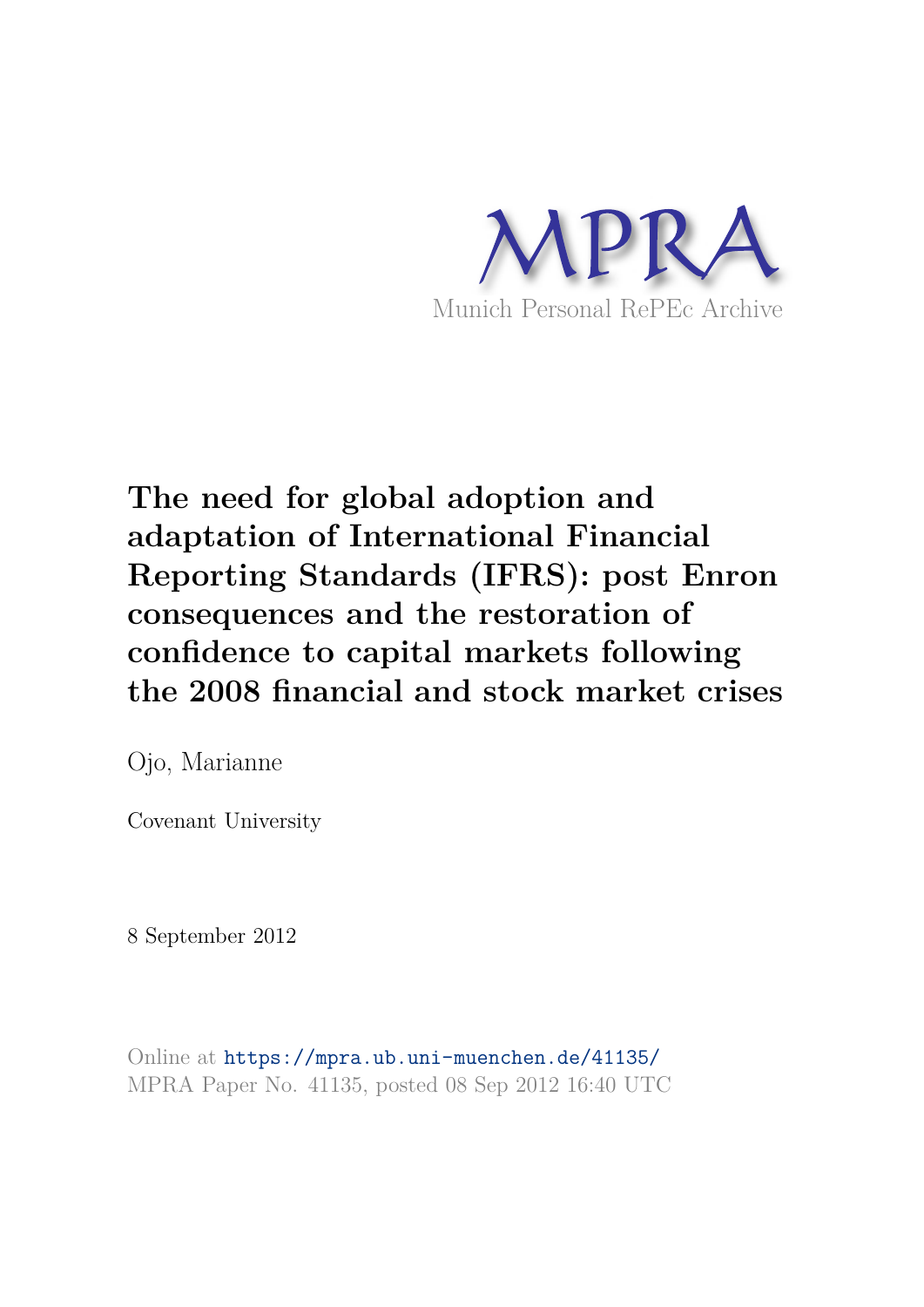## **The Need for Global Adoption and Adaptation of International Financial Reporting Standards: Post Enron Consequences and the Restoration of Confidence to Capital Markets following the 2008 Financial and Stock Market Crises**

### **Abstract**

Many questions have been raised as to whether financial accounting has become more conservative. The value relevance and qualitative characteristics of accounting information have become topics of particular relevance given the role they have assumed in influencing the value judgment of investors (local or international) in deciding whether or not to invest in a certain market. Given the quality of accounting information – which has resulted in misleading and inaccurate information (amongst many other low quality attributes), it became evident, particularly following Enron's collapse, to adopt improved, enhanced, better quality standards: namely, International Financial Reporting Standards.

This paper considers the background culminating in the adoption of IFRS – as well as the need for the adoption of IFRS. It also highlights why the value relevance of accounting information is also of vital significance in certain emerging economies and why the successful implementation of IFRS in these jurisdictions may be crucial in restoring investor confidence – particularly in the aftermath of stock market crashes in these economies.

Key words: value relevance, conservatism, capital markets, transparency, disclosure, comparability, consistency, accounting information, IFRS adoption , mark to market accounting, IAS 32, IAS 39, financial instruments, fair value accounting, off balance sheet instruments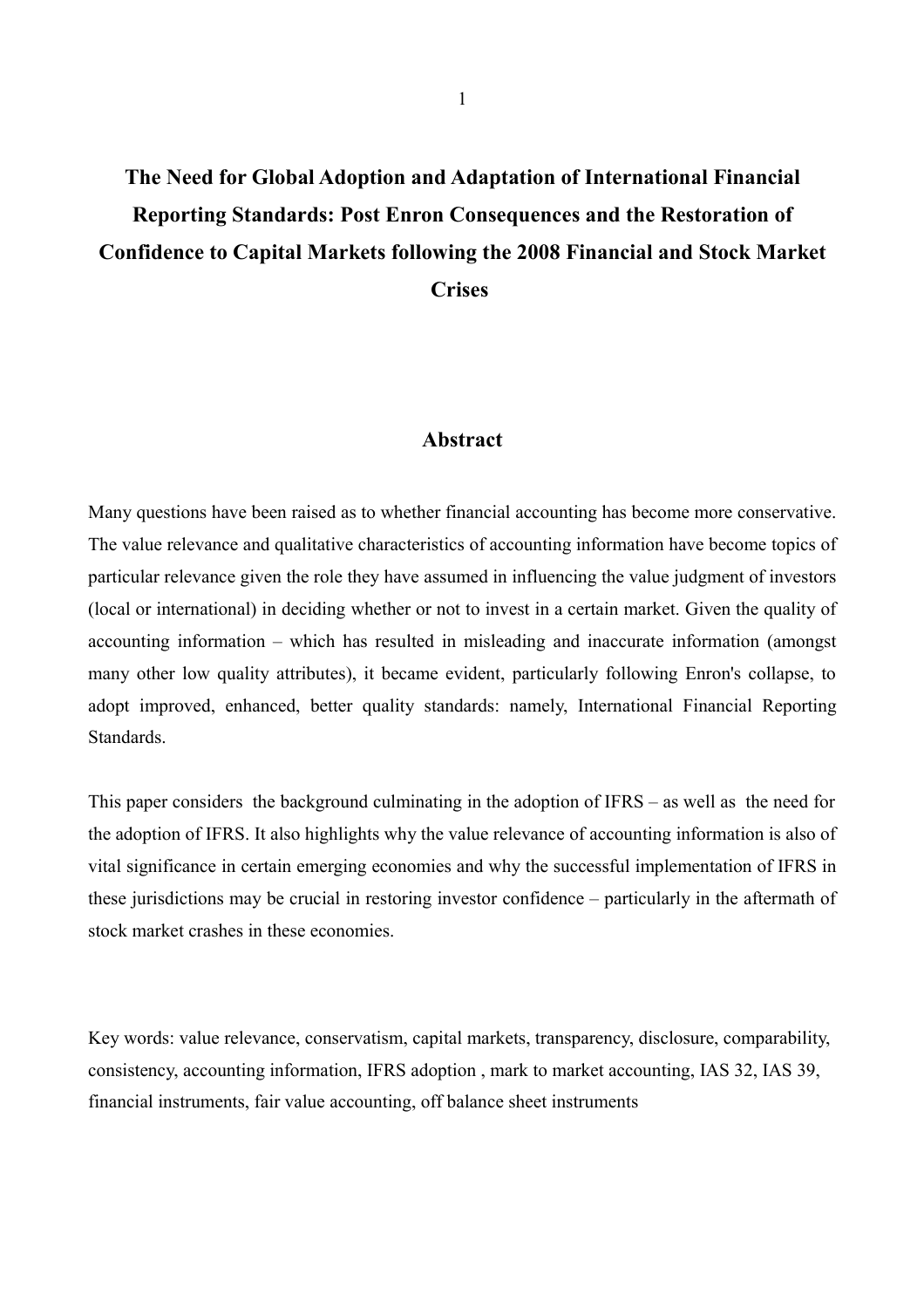# **The Need for Global Adoption and Adaptation of International Financial Reporting Standards: Post Enron Consequences and the Restoration of Confidence to Capital Markets following the 2008 Financial and Stock Market Crises**

*Marianne Ojo<sup>1</sup>*

#### A. Introduction

Post Enron consequences such as the introduction of various legislation – most notable of which is the Sarbanes Oxley Act, as well as the need for embracing International Financial Reporting Standards (IFRS), have certainly had immense impact, not only within the United States, but also globally. Whilst nine out of the top ten global industrialized nations have already commenced (with the implementation of IFRS) or are in the process of commencing (the U.S plans to commence by 2014), many other nations, including Nigeria have also instigated "Road Map " plans and begun with the process of adopting IFRS.

Part of the problems attributed to Enron's collapse is considered to have originated from the use of off balance sheet instruments. One consequence of the global adoption and implementation of IFRS will be the operation of larger balance sheets since a lot of financial instruments which had not previously been accounted for on the face of the balance sheet, will now be brought under the scope of the balance sheet.

IAS 32 and IAS 39 address off-balance sheet instruments. Off balance sheet instruments created problems in the Parmalat and Enron cases as they were not reflected in the balance sheet – even though sizes could have been as large as two to three times global GDP. The standards bring the financial instruments under the balance sheet. One of the biggest challenges facing the IASB will be reconciling IAS 32 and 39 globally – with the US in particular. Other debates relating to IAS 32 and 39 include the distinction between debt and equity as this distinction does not exist in the markets. Bond converts to equity under certain circumstances and vice versa. Under IAS 32 what you could call equity may not be permitted under banking regulation.

<sup>1</sup> Covenant, University, Department of Accounting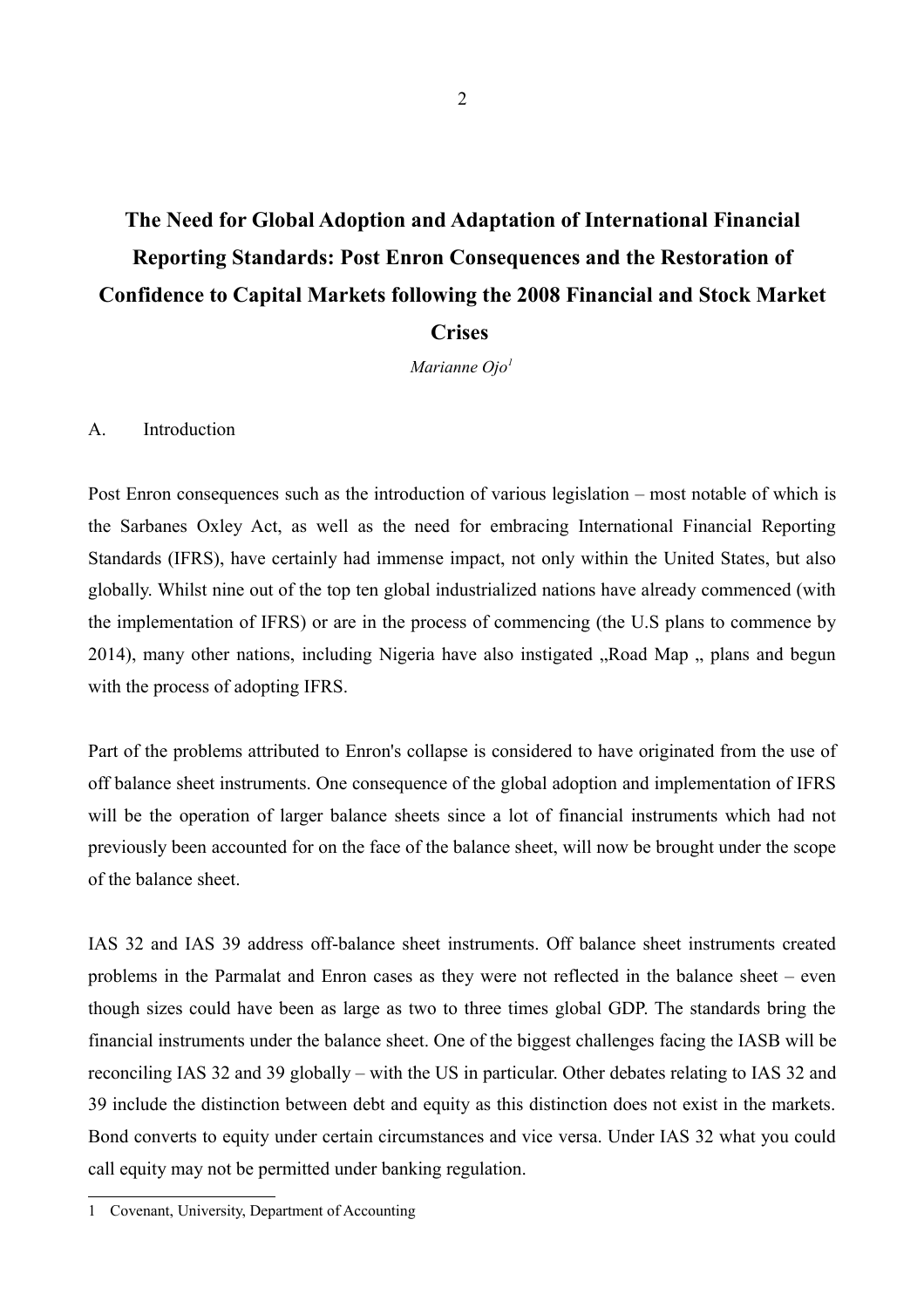- − There are currently four standards in issue by the International Accounting Standards Board (IASB), which relate to financial instruments. These are: IAS  $32<sup>2</sup>$  financial instruments : presentation; IAS 39 financial instruments: recognition and measurement; IFRS 7 financial instruments: disclosures, and IFRS 9 financial instruments.
- As well as being a replacement for IAS 39, IFRS 9 will not be mandatory until 2015 (although early application is permitted)."<sup>3</sup>
- − IAS 32 deals with **all types of financial instruments,** both recognised and unrecognised and should be applied to contracts to buy or sell a non financial item that can be settled net  $\bullet$

• in cash

• by another financial instrument, or

• by exchanging financial instruments, as if the contracts were financial instruments (with the exception of contracts for the purpose of the receipt or delivery of a non financial item, in accordance with the entity's expected purchase, sale, or usage requirements)."

- The presentation requirements for IAS 32 apply to the classification of financial instruments into:
	- financial assets;
	- financial liabilities, or
	- equity instruments,

and income should be classified into

- related interest
- dividends, and
- losses and gains  $\frac{4}{11}$

• the business purposes they serve,

<sup>2 .</sup> IAS 32 and IAS 39 were issued as separate standards but are applied in practice as a unit because they deal with the same accounting phenomenon. IAS 39 (Financial Instruments: Recognition and Measurement) also contains some disclosures supplementary to those required by IAS 32. IAS 32 prescribes requirements for the presentation of onbalance sheet financial instruments and identifies information that should be disclosed about both on-balance sheet (recognised) and off balance sheet (unrecognised) financial instruments."

<sup>3</sup> D Raggay, "Accounting for Financial Instruments" BusinessDay 10 May 2012 at page 23

<sup>4</sup> Further, "IAS 32 requires disclosure by means of

<sup>•</sup> future cash flows relating to financial instruments,

<sup>•</sup> accounting policies applied to those instruments,

<sup>•</sup> the entity's use of financial instruments,

<sup>•</sup> the risks associated with them, and

<sup>•</sup> management's policies for controlling those risks."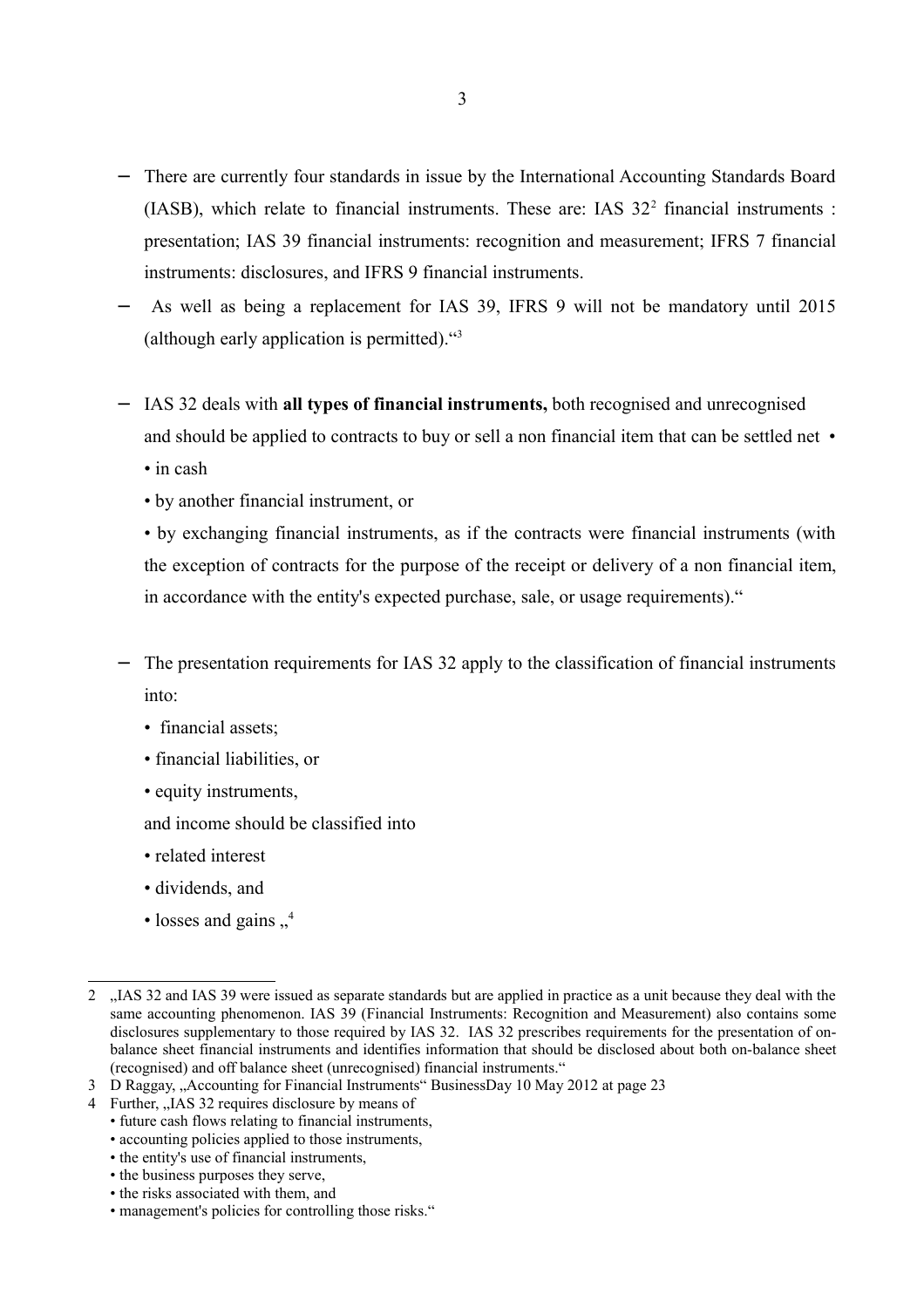### B. The Adoption and Adaptation of IFRS in Nigeria

"The International Financial Reporting Standards (IFRS) refers to a series of accounting pronouncements published by the IASB to help preparers of financial statements, throughout the world to produce and present high quality, transparent, and comparable financial information."<sup>5</sup>

Since globalization is an inevitable process and since high quality standards are crucial to securing and restoring the trust reposed by investors in financial and non financial information (also playing a crucial role in contributing to a country's economic growth and development), as stated in the Report of the Committee on RoadMap to the Adoption of International Financial Reporting Standards in N igeria:

– *It will be in the interest of the Nigerian economy for listed companies to adopt globally accepted, high quality accounting standards, by fully converging Nigerian national accounting standards with International Financial Reporting Standards (IFRS) over the earliest possible transition period, given the increasing globalization of capital markets.*

#### IFRS 1 deals with the "First Time Adoption" of IFRS

- *The objective of this International Financial Reporting Standard (IFRS) is to ensure that an entity's first IFRS financial statements and its interim financial reports for part of the period covered by those financial statements contain high-quality information that is :*
- *transparent for users and comparable over all periods presented,*
- *provides a suitable starting point for accounting under IFRS; and*
- *can be generated at a cost that does not exceed the benefits to users<sup>6</sup>*

In a move aimed at , integrating the banking system into the global best practices in financial reporting and disclosure", Nigeria's central bank (CBN), commenced partial adoption of the International Financial Reporting Standards (IFRS) in the banking system – the move, according to

<sup>5</sup> I Alistair, "Understanding IFRS" PricewaterhouseCoopers Publications

<sup>6 &</sup>quot;This Standard applies when an entity adopts IFRS for the first time by an explicit and unreserved statement of compliance with IFRS. It aims to ensure that the entity's first IFRS financial statements (including interim financial reports for that specific reporting period) provide a suitable starting point, and are transparent to users and comparable over all periods presented. The IFRS also requires an entity to comply with each individual standard effective at the reporting date for its first IFRS-compliant financial statements."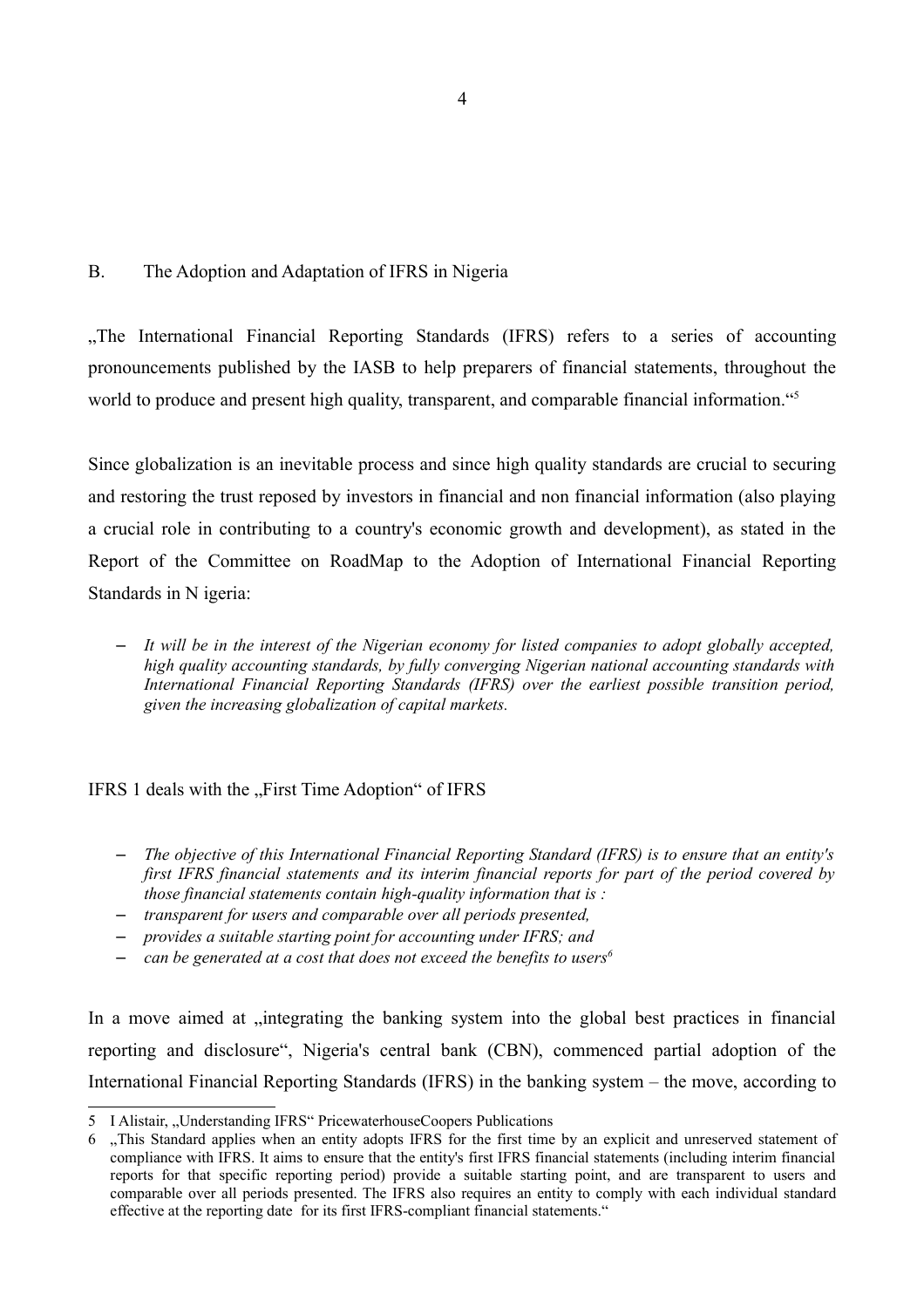the CBN, being aimed at enhancing market discipline and reducing uncertainties which limit the risk of unwarranted contagion. <sup>7</sup>

On the 28<sup>th</sup> July 2010, an agreement was reached by the Nigerian Federal Executive Council (FEC) which resulted in the approval of January 2012 as "the effective date for the convergence of accounting standards (SAS or NGAAP) in Nigeria to International Financial Reporting Standards  $(IFRS).$ <sup>8</sup>

The choice of date (that is, the  $1<sup>st</sup>$  January 2012), according to the government, is attributed to the need "to effectively achieve transition to IFRS over a three year period."<sup>9</sup> According to the then Minister of Commerce and Industry, Senator Jubril Martin-Kuye, mandatory adoption of IFRS by January  $1<sup>st</sup>$  2013, is expected for all other public interest entities – whilst small and medium sized entities  $(SMEs)^{10}$  are expected to mandatorily adopt the system on the 1<sup>st</sup> January 2014.

In recognition of the fact that IFRS are "less suitable" in addressing the needs of users, preparers and owners of SMEs, and as a means of rectifying this gap, the exposure draft of the IFRS for SMEs was issued by the IASB in February 2007.<sup>11</sup> In addressing the needs of smaller enterprises,<sup>12</sup> three sets of guidelines were developed by the Intergovernmental Working Group of Experts on International Standards of Accounting and Reporting (ISAR) ¨to meet the needs of those enterprises that do not produce general purpose financial statements.¨

<sup>7 &</sup>quot;To achieve full adoption of the IFRS, the Nigerian Accounting Standards Board (NASB), inaugurated a Road map Committee of Stakeholders on its adoption. Members of the committee are the NASB, Federal Ministry of Finance (FMF), NDIC, SEC, NAICOM, PENCOM, Federal Inland Revenue Service (FIRS), and the Institute of Chartered Accountants in Nigeria (ICAN). "BusinessDay, "Implementing IFRS" 16-18 March 2012 at page 10

<sup>8</sup> The FEC also directed the Nigerian Accounting Standards Board (NASB) to take further necessary actions to give effect to the decision. On the 3<sup>rd</sup> September 2010, the NASB announced a staged implementation for significant public interest entities by January 2012; other public interest entities by January 2013 and SMEs by January 2014. See PKF, "Transition to IFRS: A General Overview and Road Map" <www.pkf-ng.com/IFRS.ppt>

<sup>9</sup> A Garuba, "The Challenges of Adopting International Financial Reporting System in Nigeria" JORIND (9) June 2011 ISSN 1596-8303 <www.transcampus.org/journals>

<sup>10 ¨</sup>The definition of 'small and medium-sized entities' in the context of the IFRS for SMEs is based on the nature of an entity rather than on its size. The definition of 'SMEs' is entities that do not have public accountability but that publish general purpose financial statements ('public accountability' covers entities with or seeking to have securities traded in a public market or that hold assets in a fiduciary capacity as their main business activity). It is a matter for authorities in each territory to decide which entities are permitted or even required to apply IFRS for SMEs.¨ See PwC, ¨IFRS for SMEs¨ http://www.pwc.com/gx/en/ifrs-reporting/ifrs-pocket-guide/ifrs-for-smes.jhtml

<sup>11 ¨</sup>The Intergovernmental Working Group of Experts on International Standards of Accounting and Reporting (ISAR) also recognised the likelihood that the IFRS for SMEs may not be suitable for smaller enterprises – since such enterprises may not generate general purpose financial statements.¨ See United Nations Conference on Trade and Development (UNCTAD), ¨International Accounting and Reporting Issues 2008 Review¨ at page 78

<sup>12 ¨</sup>Sometimes referred to as micro enterprises¨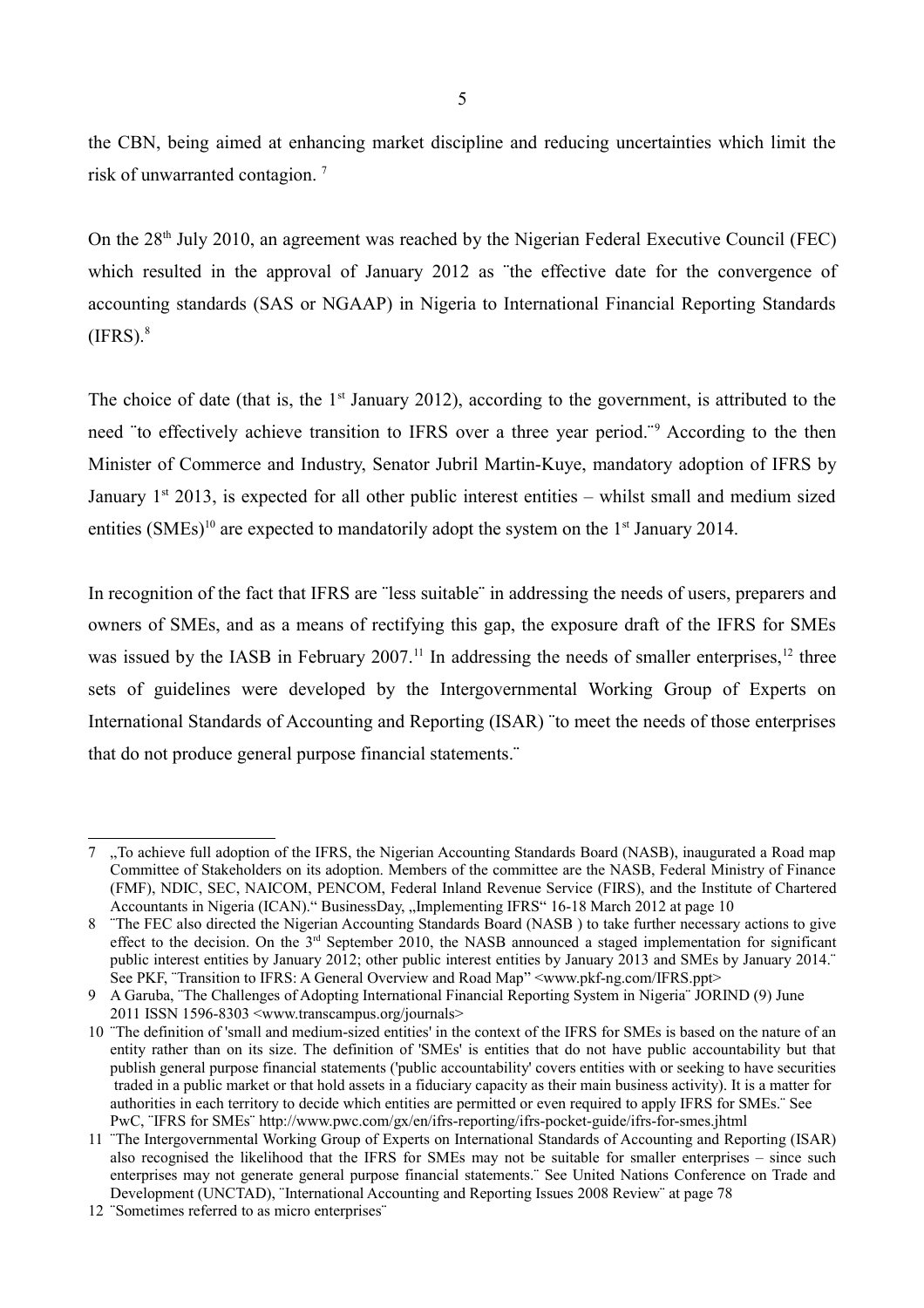Some identified major international accounting and financial reporting issues include :<sup>13</sup>

- High quality accounting standards
- High quality auditing standards
- Quality assurance
- Corporate governance
- Regulatory oversight

Nigerian GAAP (NGAAP) comprises of the following components:<sup>14</sup>

• The Companies and Allied Matters Act (CAMA) LFN 2004

• Statements of Accounting Standards (SAS) as issued by the Nigerian Accounting Standards Board (NASB)

• Other local legislation and industry specific guidelines such as BOFIA, Prudential

Guidelines, Insurance Act and SEC Rules

• International best practice – this being optional

At present, the Companies and Allied Matters Act 2004 (CAMA) LFN is considered to be the major legal framework in relation to matters involving business law as well as corporate accounting. The evolution and development of the Act can be traced as follows:<sup>15</sup>

• From the Bubble Act of 1720 to the Joint Stock Companies Act of 1844, it developed to the Companies Ordinance of 1922 and later to the Companies Act of 1958;

• It then developed to the Business Act of 1968 before the emergence of the "formal" Companies Act of 1968 which was to dominate the Nigerian business and corporate law environment for the subsequent 20 years;

<sup>13</sup> O Adoga, ¨New Frontiers for Corporate Regulations in Nigeria¨ <http://www.hg.org/article.asp?id=62287>

<sup>14</sup> T Oyedele, Chartered Institute of Taxation of Nigeria (CITN): □ An Overview of IFRS and Challenges Posed to

Professionals □ Seminar on IFRS Adoption in Nigeria April 2011 <www.citn.org/others/IFRS2.pdf> 15 O Adoga, "New Frontiers for Corporate Regulations in Nigeria" April 2009 <http://www.hg.org/article.asp? id=6228>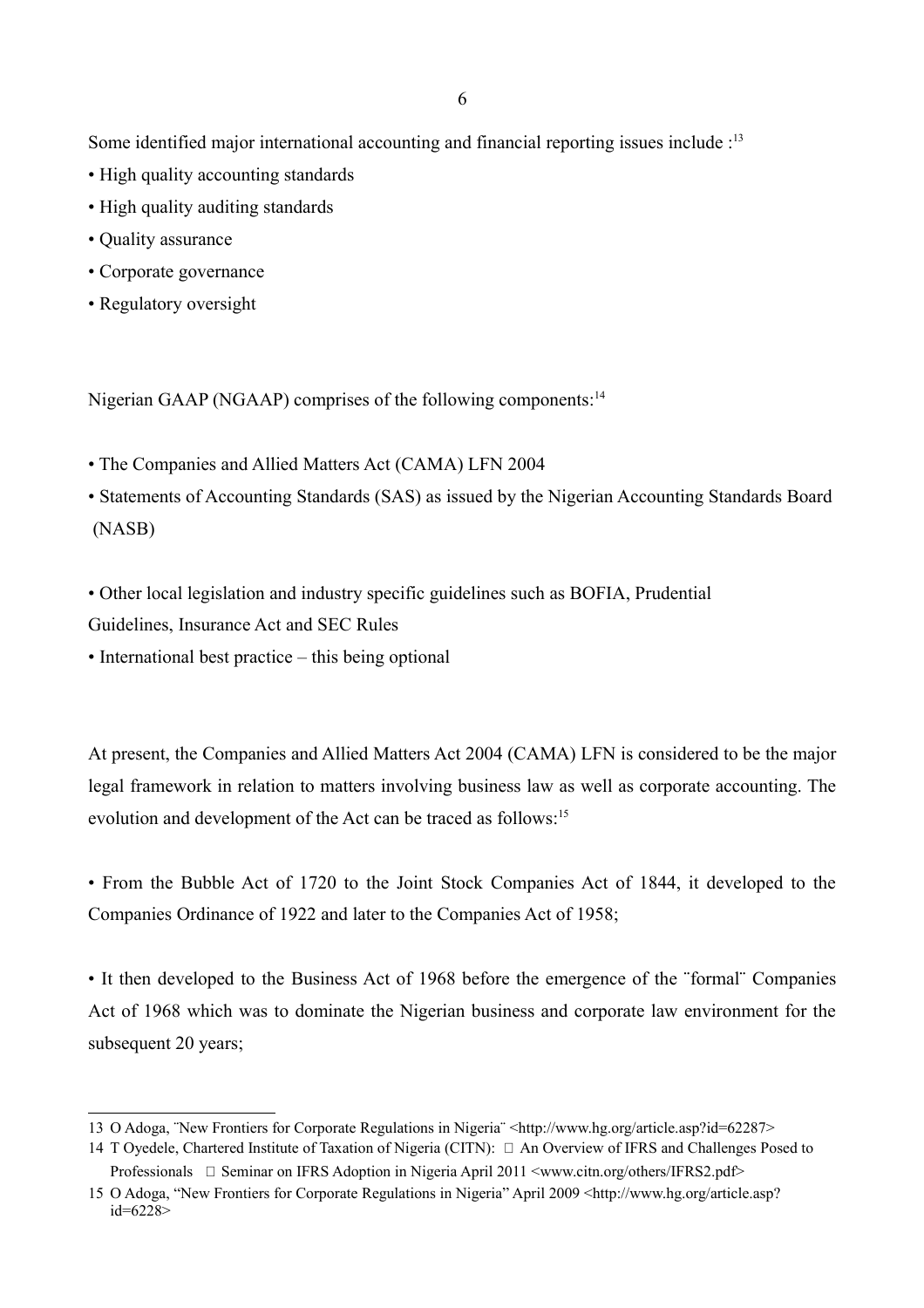• The Companies Act of 1968 was ultimately replaced by the CAMA of 1990 till it evolved to its present state.

Some of the updates which will have to be incorporated into the CAMA in order to facilitate the adoption of IFRS in Nigeria include the following:<sup>16</sup>

- The incorporation of new business laws
- The incorporation of corporate regulatory practices
- The incorporation of corporate ethics
- The recognition of special purpose vehicles
- The codification of corporate governance laws and rules

• The enactment of a new corporate governance law by the National Assembly as a means of establishing a uniform code of governance and ethics for all corporate bodies in Nigeria

• Paid up capital as at incorporation.<sup>"</sup>

C. Challenges Faced in the Adoption and Adaptation of International Financial Reporting Standards (IFRS) in Nigeria

As well as the need for updates to the present legal framework embodied by the CAMA 2004, another major challenge which relates to the successful implementation and enforcement of standards and codes in Nigeria, is corruption, ethics and values. The issue relating to compliance with standards and codes in Nigeria also constitutes further challenge. Whilst it is argued by some that the adoption of the new IFRS is likely to have little impact on levels of corruption, the adoption of IFRS should to an extent, serve as a deterrent in reducing levels of fraud and corruption.

Other gaps identified in the CAMA are as follows:<sup>17</sup>

• The lack of effective mechanisms to monitor and enforce requirements for accounting and financial reporting as provided for in the Companies and Allied Matters Act.

• Although requirements are imposed by the CAMA on companies – that such companies comply with standards issued by NASB, the NASB "was only statutorily empowered under the 2003 NASB

16 ibid

<sup>17</sup> United Nations Conference on Trade and Development (UNCTAD), ¨International Accounting and Reporting Issues 2008 Review¨ at pages 8 and 10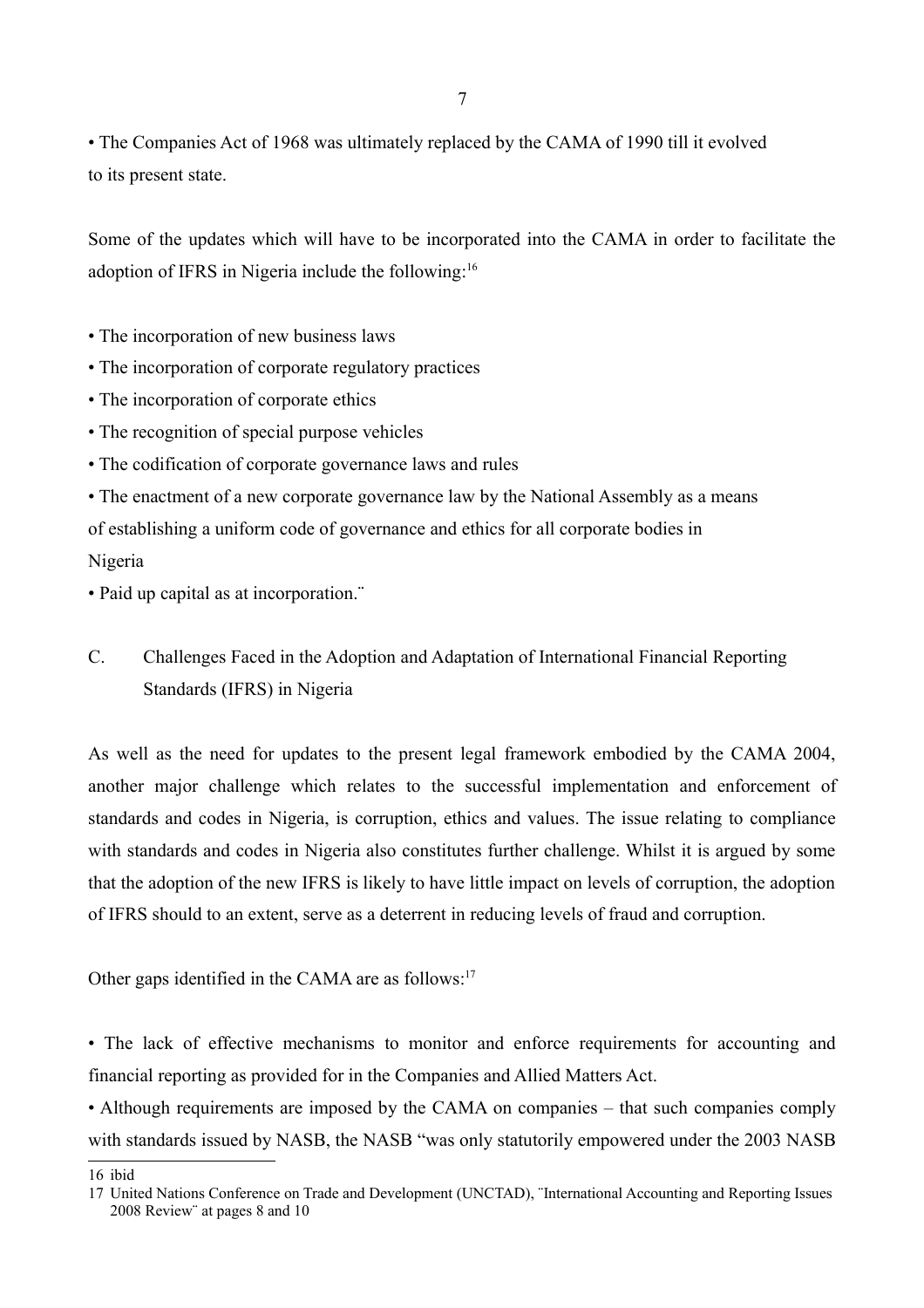Act to monitor and enforce compliance with accounting standards. The NASB also prescribes sanctions for non compliance. However, the NASB lacks financial and human resources and still has to develop the infrastructure for monitoring and enforcing compliance with accounting standards."

• There is a lack of "effective and efficient institutional arrangements – in respect of facilities which exist to ensure compliance with auditing standards and the professional code of ethics."

• The time consuming nature of the legal process discourages regulators "from taking legal recourse in enforcing compliance with accounting, auditing and financial reporting requirements."

• The extent of numerous areas of accounting issues – which are covered by IAS/IFRS (accounting issues such as comparative information : IFRS 1.7 and IAS 1.36), but yet to be considered by the NASB.

"The Nigerian Statements of Accounting Standards (SAS) appear incomplete as an authoritative guide to the preparation of financial statements." Furthermore, even though the NASB has been mandated to monitor and enforce compliance with accounting standards, it lacks the capacity to do so."

Further challenges presented to the adoption of IFRS in Nigeria – although not with respect to the legal framework of CAMA 2004, include the level of awareness by users of financial reports (statements etc), accounting education and training, resources – hence the need to involve educators and professional accounting bodies responsible for training students to become certified accountants.

As highlighted by Popoola (2012), ¨Though the Nigerian Accounting Standards Board (NASB) sanctions companies and auditing firms for non compliance with accounting standards, the ultimate objective in adopting IFRS is to ensure compliance by the preparers of financial reports in the country in order to restore investors' confidence in the economy 16(for which a stable political climate is also of vital importance). In this respect, measures required to ensure that users' compliance is also fostered, may also be addressed. Further, necessary safeguards must be in operation to ensure that the independence of those verifying financial statements, that is external auditors, is not compromised.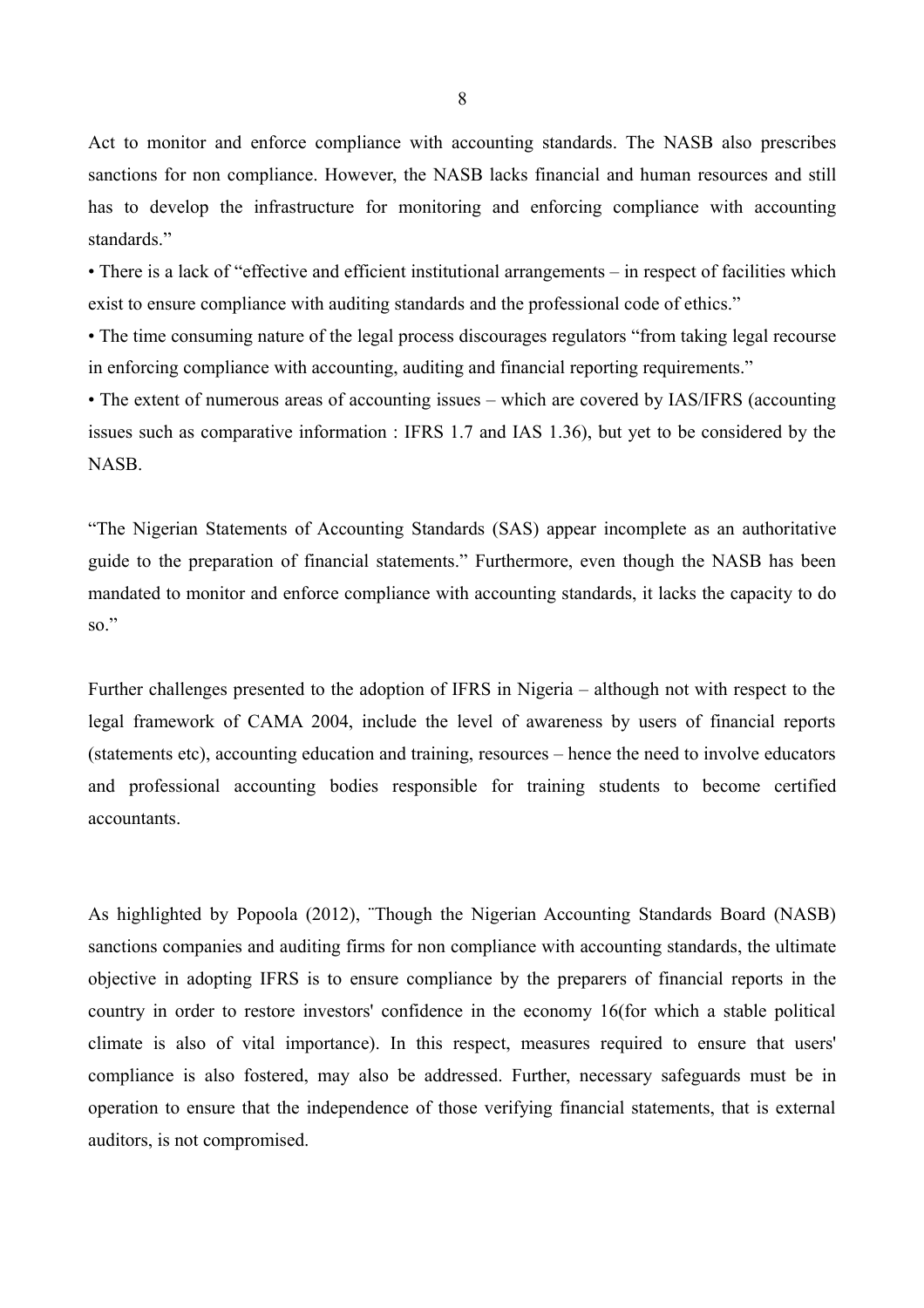Hence it can be seen that even though the present major legal framework in Nigeria presents challenges in the adoption and adaptation of IFRS, benefits which will arise from the adoption of IFRS include the compelling of preparers of financial reports to observe compliance with standards – as a means of restoring investors' confidence in the economy and attracting more investors to the economy (another benefit of adopting IFRS).

Other benefits emanating from the adoption of IFRS will be discussed in the subsequent section.

D. Benefits and Disadvantages Emanating from the Adoption of IFRS

These include:<sup>18</sup>

• Cost/benefit issues relating to easier accounting rules, simplified format, low ongoing costs;

• The harmonisation of rules with overseas entities applying IFRS (particularly if foreign owned)

• The facilitation provided t o investors as well as lenders, to make better comparisons of

financial performance of private entities

• The potential to suit better and meet users´ needs

• The adoption of IFRS is considered to provide a "one stop shop" of accounting requirements which is only updated every 2-3 years.

According to Fowokan,<sup>19</sup> the net economic value of IFRS to a country, arises as a result of two factors, namely:

- The value from having a shared body of accounting standards; and
- The relative quality of local governance institutions.

Disdavantages associated with the adoption of IFRS include:<sup>20</sup>

<sup>18</sup> T Oyedele, Chartered Institute of Taxation of Nigeria (CITN): □ An Overview of IFRS and Challenges Posed to Professionals □ Seminar on IFRS Adoption in Nigeria April 2011 <www.citn.org/others/IFRS2.pdf>

<sup>19</sup> T Fowokan, "IFRS Adoption in Nigeria – Tax Implications" Paper presented for CITN Seminar on IFRS Adoption in Nigeria (not dated).

<sup>20</sup> T Oyedele, Chartered Institute of Taxation of Nigeria (CITN): □ An Overview of IFRS and Challenges Posed to Professionals □ Seminar on IFRS Adoption in Nigeria April 2011 <www.citn.org/others/IFRS2.pdf>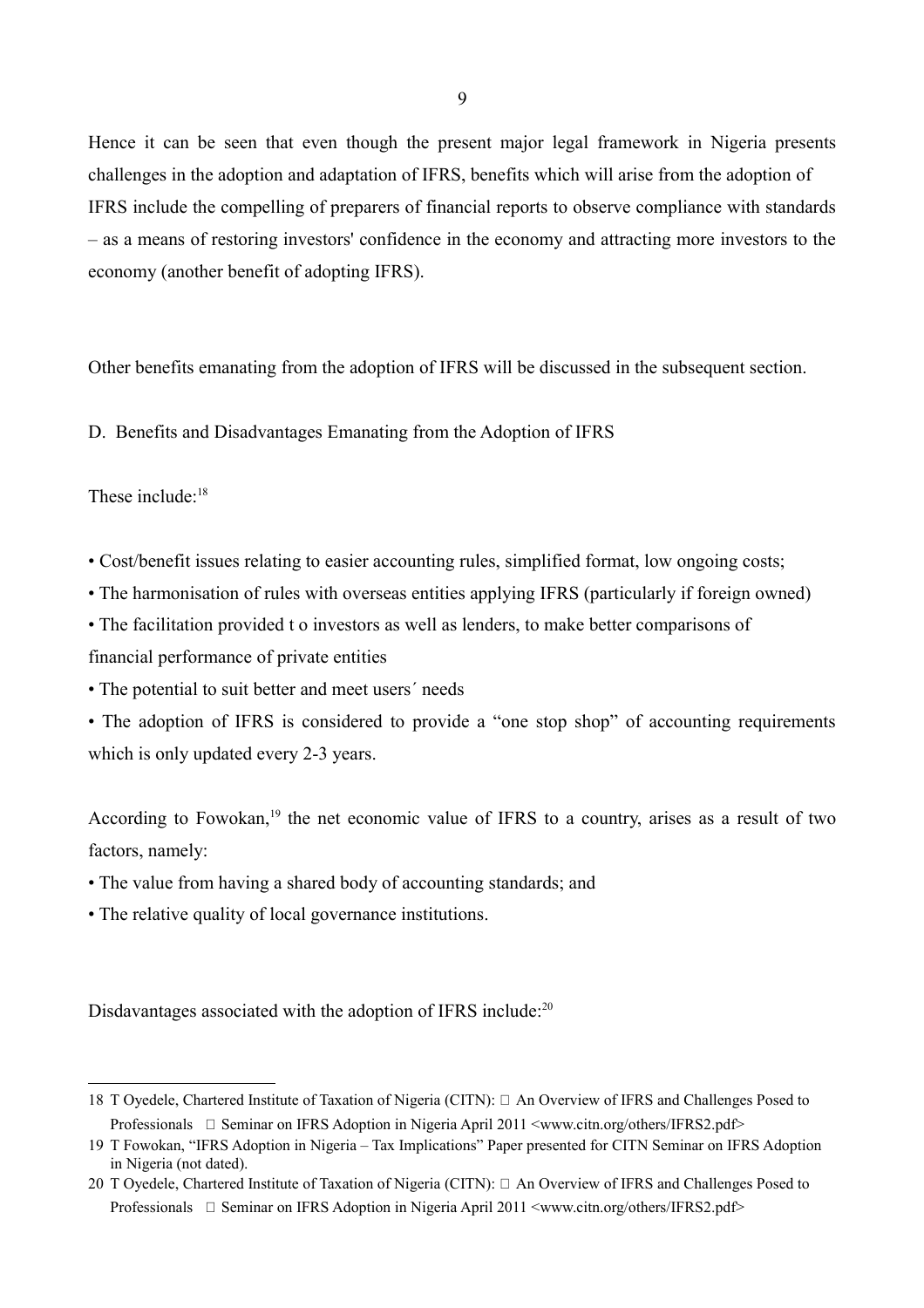• Initial conversion costs

• The fact that greater information (than that provided by private entities currently under local GAAP) may be given – for example, comparatives;

• Acceptability by users: the question relating to whether adoption will be accepted by the user

• Understandability/Comprehensibility by local users

• Legal, tax and financial implications of differences between previous and new standards

• The need for training and/or technical support on IFRS (especially in the short term);

• The fact that a "simplification" of the standards does not necessarily mean that better results will be achieved.

Certain benefits of IFRS are linked to key drivers of IFRS:<sup>21</sup>

• Improved comparability of reported financial information by entities – owing to improved transparency for investors and rating agencies

• Optimisation of tax planning – the ability to analyse impact on tax-related issues

• Easier access to foreign capital funding and cross border stock exchange listings – the need to attract international investors and to enable easy monitoring of overseas investments

• Ability to understand interaction with strategic initiatives to generate value from synergies – this also facilitates more effective management of enterprises and efficient processes since IFRS reporting is peformance based."

The increasing demand for public accountability and transparency will also be addressed through the adoption of IFRS since greater transparency to all stakeholders will be facilitated.

Certain Provisions as Embodied within the CAMA

Provisions relating to the appointment of auditors, remuneration, rights, functions, powers, and termination as well as the establishment of an audit committee<sup>22</sup> are some of those functions

<sup>21</sup> See PKF, ¨Transition to IFRS: A General Overview and Road Map" <www. www.pkf www.pkf-ng.com/www.pkfng.com/IFRS www.pkf-ng.com/IFRS.ppt www.pkf-ng.com/IFRS.ppt > and T Oyedele, Chartered Institute of Taxation of Nigeria (CITN): ¨An Overview of IFRS and Challenges Posed to Professionals¨ Seminar on IFRS Adoption in Nigeria April 2011 <www.citn.org/others/IFRS2.pdf>

<sup>22</sup> See particularly Part XI Chapter 2, sections 357-358 of the Act "Each company is required by the CAMA to establish an audit committee. Further, the CAMA defines audit committee's composition, functions and powers. The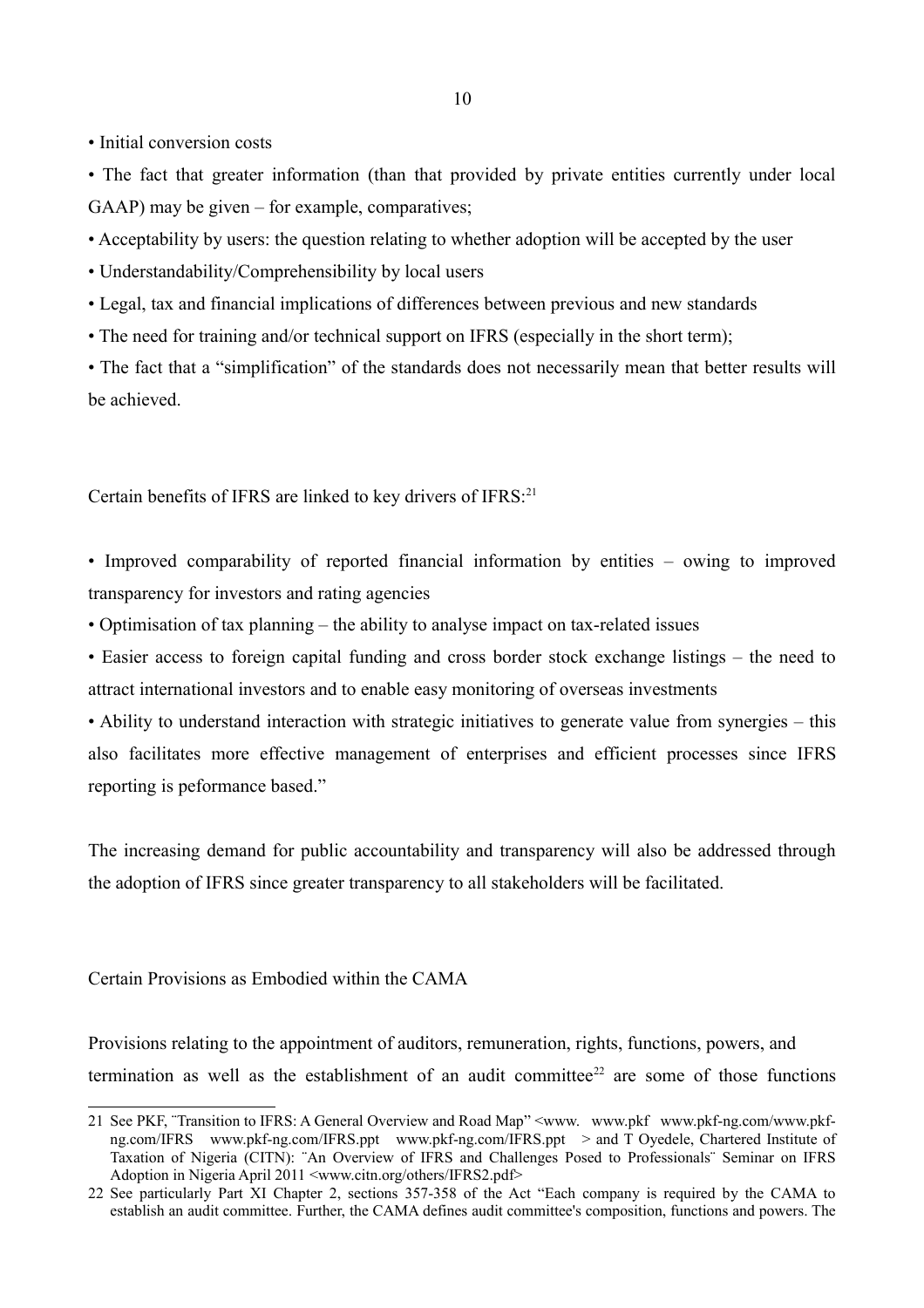provided for by the CAMA.

Despite the fact that the CAMA "provides for the right of the company or shareholder to sue auditors for negligence in the case of loss or damage," very few reported cases of litigation against auditors and audit firms  $exist^{23}$ – inferring that shareholders' or company's rights are yet to be exercised.

Auditors should be held liable for negligent consequences of their actions – however not to the extent that it results in "defensive auditing." Generally, producers of consumables owe a "duty of care" to third parties. However, it was held in Caparo Industries plc v Dickman and Others [ (1990) 1 All ER HL 568] that generally, auditors only owe a duty of care to the company as a legal person, and that "they do not owe a duty of care to any shareholder, creditor, pension scheme members or any other stake holder."

Threat of litigation to auditors could lead to further concentration in the audit industry and also increase incidences of "defensive auditing" - whereby audit partners tend to interprete rules prescriptively rather than exercising subjective judgment.

#### F. Conclusion

Expected Impact of IFRS Adoption on the Nigerian Stock Exchange

Improved transparency and comparability of accounting and financial information, as well as other benefits of high quality standards which should be derived from the adoption of IFRS: benefits such as improved attributes of information (such as relevance, reliability, understandability), will certainly ensure that users of financial information benefit from better decision making as well as restoring the confidence of investors in the aftermath of economic, capital market and financial crises, which have damaged the credibility of audits, and financial reporting.

audit committee reviews audited financial statements and reports to shareholders. Half of its composition comprises members from among shareholders, and internal members should be non executive. The auditor has a statutory duty to report to the audit committee as well as to report to on compliance with disclosure requirements relating to the remuneration of directors and certain highly paid staff." See United Nations Conference on Trade and Development (UNCTAD), ¨International Accounting and Reporting Issues 2008 Review¨ at pages 3-10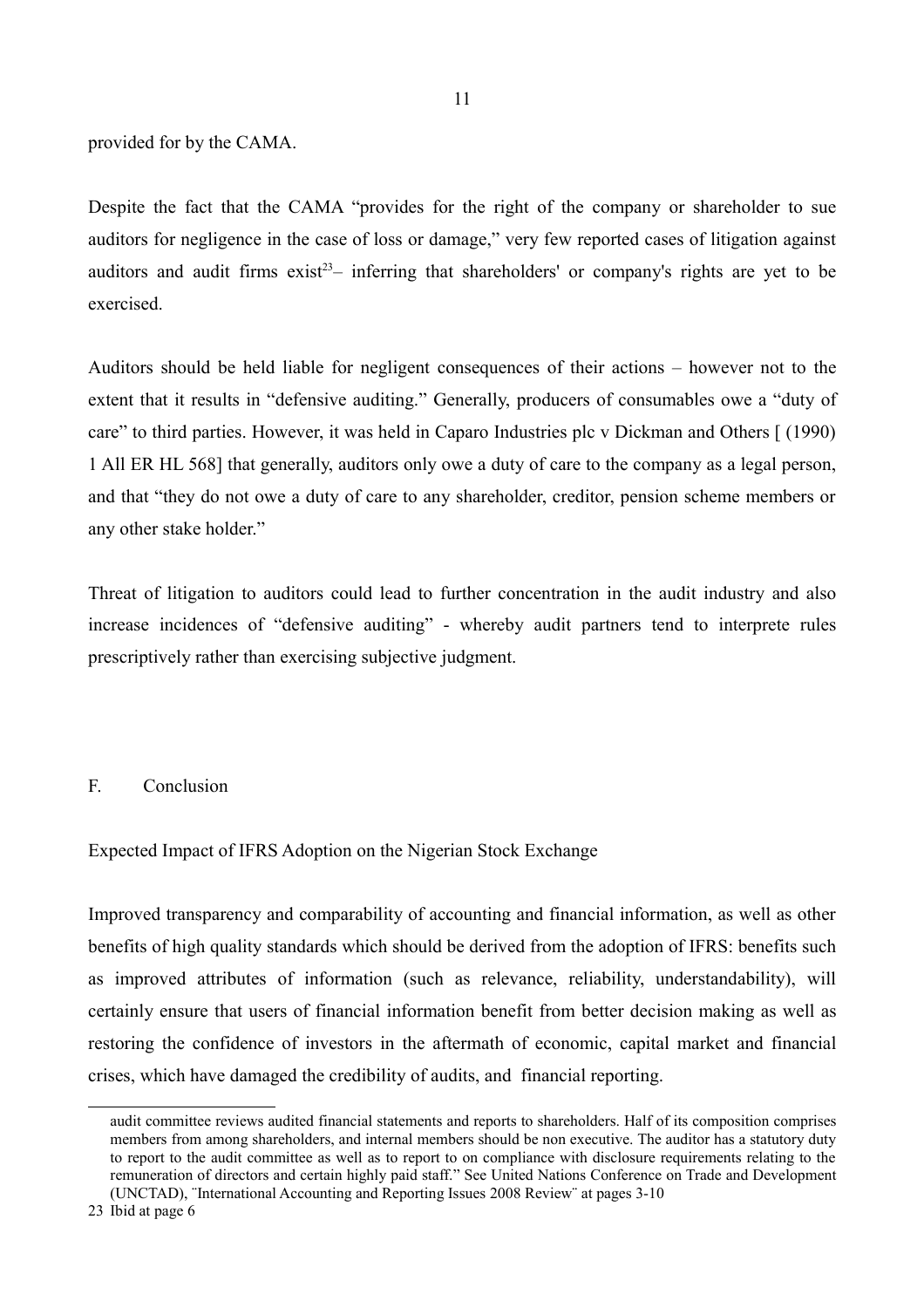Without a doubt,

− *Whilst banks and firms had been able to evade full disclosures in their balance sheet in the past, depending on the performance of some of the securities (like bonds), the new IFRS requires banks to be transparent in their reporting format, irrespective of the performance of the securities – in order to bring out the real performances of the companies.<sup>24</sup>*

Whilst price manipulation and abnormal price appreciation certainly had their roles in partly contributing to the Nigerian Stock Market Crash of 2008, the role of low level quality information and misleading accounting information, coupled with a culture where there is a high level of collusion between auditors and management (be it strategic or operational management within a company), also had their roles in contributing to the Stock Market Crash. Furthermore, greater efforts and a greater commitment to professional ethics will be required if the level of confidence in accounting information and audits is to be restored to prior, or better still, reasonable levels.

<sup>24</sup> BusinessDay, "Implementing IFRS" 16-18 March 2012 at page 10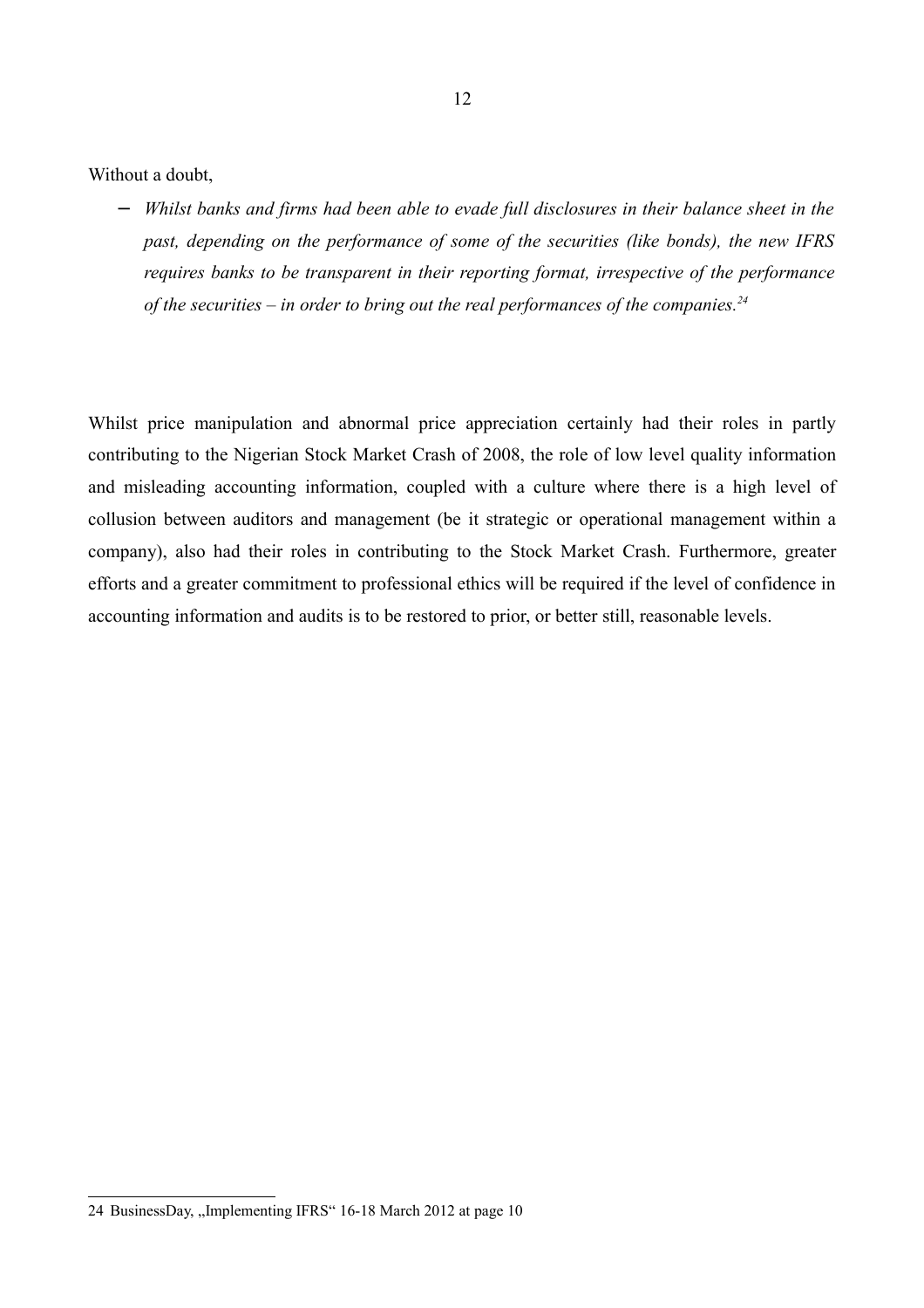**References**

Adoga, O. (2009). ¨New Frontiers for Corporate Regulations in Nigeria¨ <http://www.hg.org/article.asp?id=62287>

Alistair, I. Understanding IFRS PricewaterhouseCoopers Publications

- Ball, R. And Watts, R.L. (1972). Some Time Series Properties of Accounting Income *Journal of Finance* 27 (June): 663-682
- Barth, Beaver, W.H. & Landsman, W.R. (2001) The Relevance of the Value Relevance Literature for Financial Accounting Standard Setting: Another View. *Journal of Accounting and Economics,* 31 (1-3),77-104

Beaver (2002) Perspectives on Recent Capital Market Research *Accounting Review* (77), 453-474

Business Day, (2012) Policy on the Run: Currency Re-denomination and Bank Manipulation 22 – 24 June 2012 at pages 20 and 21

Central Bank of Nigeria (2010) *Annual Report* 2010

Companies and Allied Matters Act 2004

- Financial Accounting Standards Board (FASB). 1980. Qualitative Characteristics of Accounting Information. Statement of Concepts. No 2 Stamford, CT: FASB.
- Fowokan, T. (2011). IFRS Adoption in Nigeria Tax Implications Paper presented for CITN Seminar on IFRS Adoption in Nigeria, 5<sup>th</sup> April 2011 <www.citn.org/others/IFRS1.pdf>
- Garuba, A. (2011). The Challenges of Adopting International Financial Reporting System in Nigeria (9) June 2011. ISSN 1596-8303  $\langle$  www.transcampus.org/journals>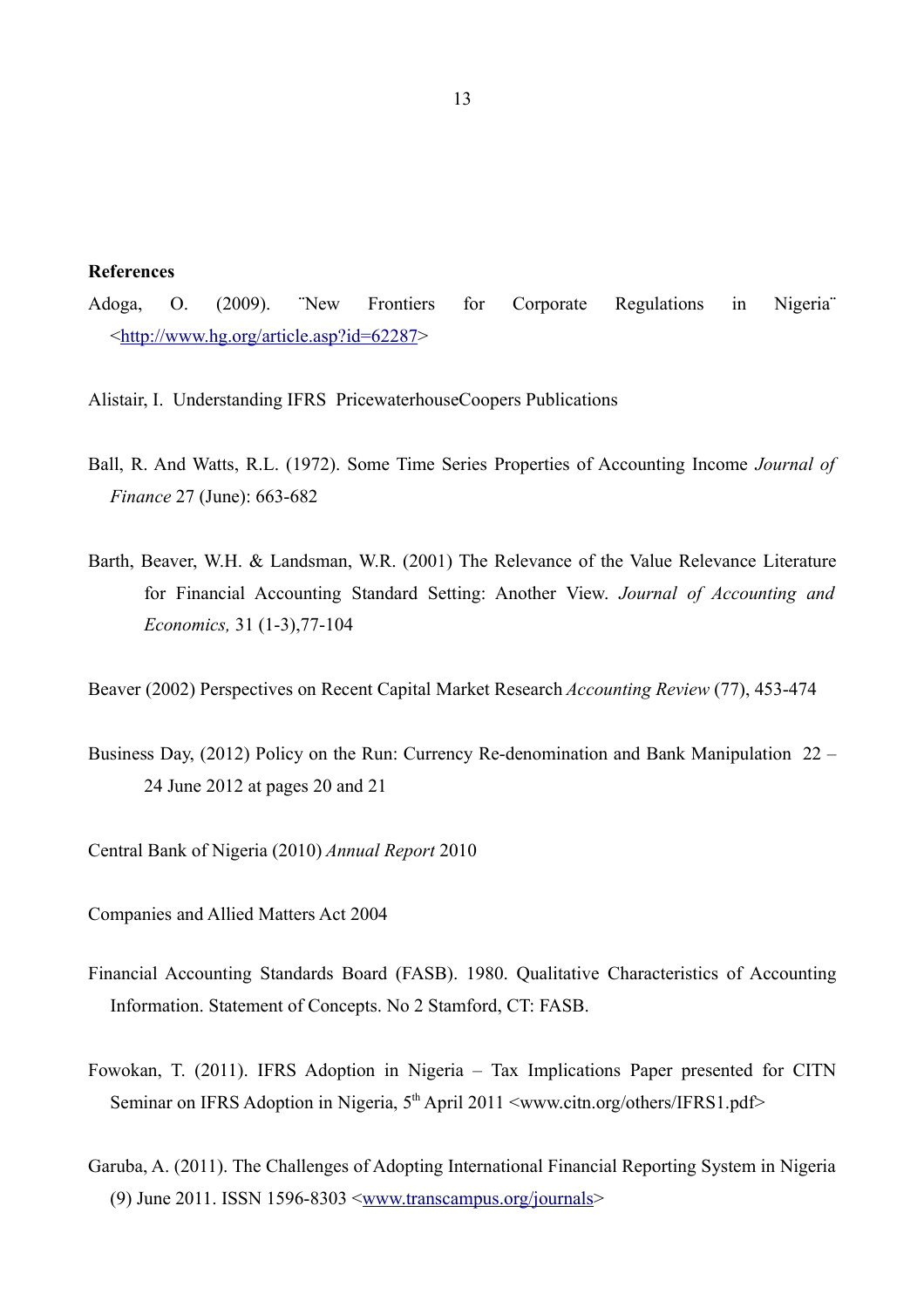- Oyedele, T. (2011). Chartered Institute of Taxation of Nigeria (CITN):  $\Box$  An Overview of IFRS and Challenges Posed to Professionals. Seminar on IFRS Adoption in Nigeria April 2011 <www.citn.org/others/IFRS2.pdf>
- Popoola, M.(2012). Adoption of IFRS:Nigeria to Adopt IFRS by 2012<http://www.proshareng.com/news/11643>
- PKF. Transition to IFRS: A General Overview and Road Map  $\leq_{\text{www.pkf-ng.com/IFRS,ppt}}$
- Raggay, D. (2012). Accounting for Financial Instruments BusinessDay 10 May 2012 at page 23
- Report of the Committee on RoadMap to the Adoption of International Financial Reporting Standards in N igeria (NASB, 2010, Jan 2010).
- United Nations Conference on Trade and Development (UNCTAD). (2008). International Accounting and Reporting Issues 2008 Review at pages 60 – 78
- Watts, R.L., and Zimmerman, J.L. (1983). Agency Problems, Auditing, and the Theory of the Firm: Some Evidence. Journal of Law and Economics 26 (October): 613-634
- Weil, J. (2001). After Enron, 'Mark to Market' Accounting Gets Scrutiny. *The Wall Street Journal* December 4